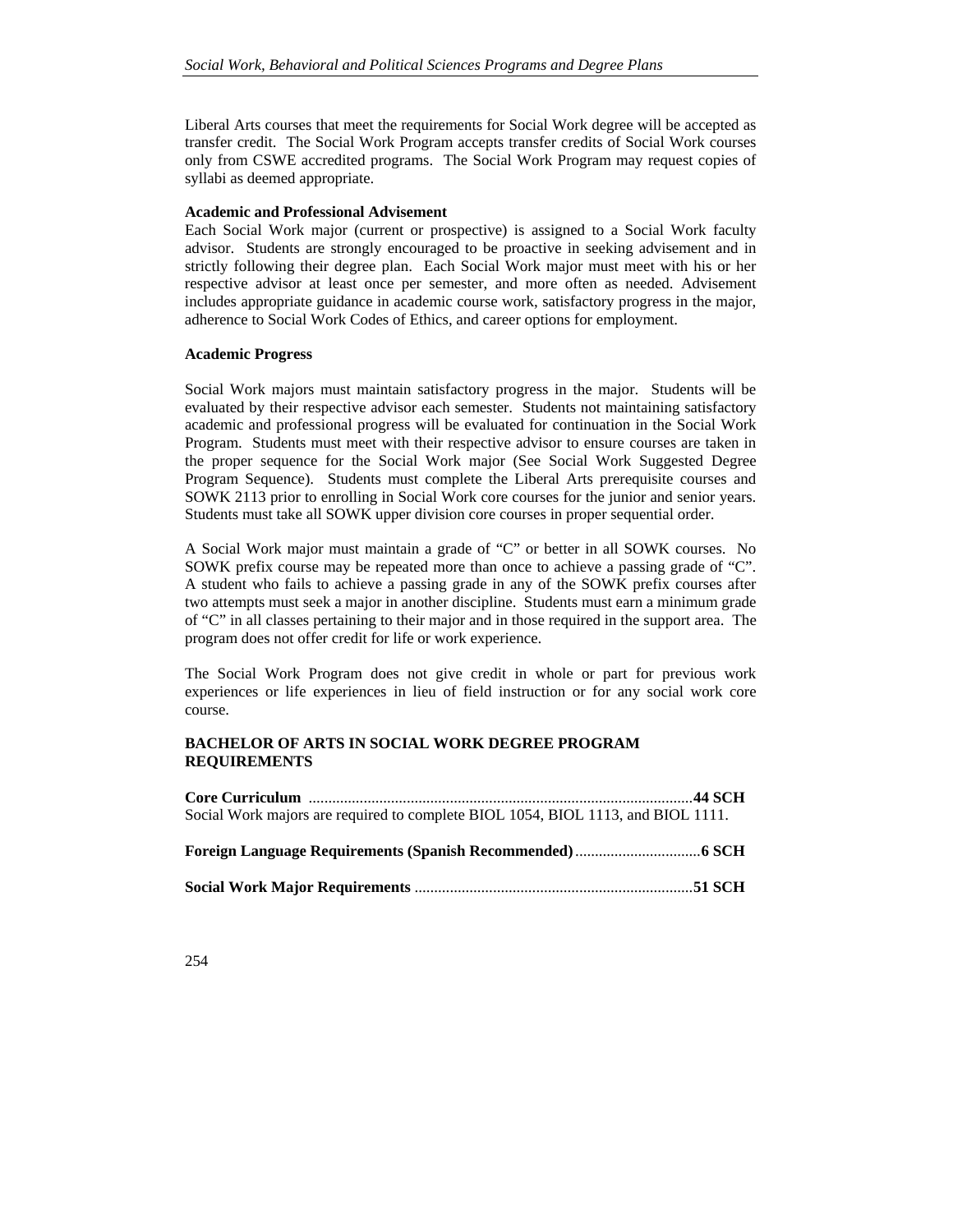SOWK 2113, 2133, 3113, 3123, 3133, 3143, 3213, 4123, 4133, 4143, 4153, 4176, 4183 and 9 hours of social work electives from the following: SOWK 2173, 3153, 3163, 4343, 4353, 4363. SOWK 4176 and SOWK 4183 *must* be taken concurrently.

| SOCG 1013, SOCG 4053 or PSYC 2613, ECON 2113, PSYC 1113 |  |
|---------------------------------------------------------|--|
|                                                         |  |
|                                                         |  |

**Requirements for Social Work as a Minor Field** ................................................ **18 SCH**  (When Social Work is taken as a Minor in another degree program)

A minor in social work is offered solely for student's learning in the area of social services. The Council on Social Work Education (CSWE) does not accept a minor in social work as adequate preparation for entry level social work practice; neither does a minor in social work qualify students to take state licensure examinations. Students majoring in social work may graduate without a minor. Students who seek social work as a minor in another degree program must complete: SOWK 2113, 3113, 3133, 4123, 6 hours Social Work electives

# **SOCIAL WORK SUGGESTED DEGREE PROGRAM SEQUENCE**

|                   |                             |       | ГІ ІРЛІІ І ПЕЛІЛ      |                               |       |
|-------------------|-----------------------------|-------|-----------------------|-------------------------------|-------|
| First<br>Semester |                             | Hours | Second<br>Semester    |                               | Hours |
| <b>ENGL 1123</b>  | Freshman Composition I      | 3     | <b>ENGL 1133</b>      | Freshman Composition II       | 3     |
|                   | MATH 1113 College Algebra   | 3     | <b>PSYC1113</b>       | General Psychology            | 3     |
| <b>BIOL</b> 1054  | Anatomy & Physiology        | 4     | <b>HIST 1323</b>      | The U.S.-1876 to Present      | 3     |
| HIST 1313         | U.S. to 1876                | 3     | <b>BIOL</b> 1113      | College Biology               | 3     |
| SOCG 1013         | <b>General Sociology</b>    | 3     | <b>COMP 1003</b>      | Introduction to Computer Ed   | 3     |
|                   |                             |       | <b>BIOL</b> 1111      | College Biology Lab           | 1     |
| Total             |                             | 16    | Total                 |                               | 16    |
|                   |                             |       | <b>SOPHOMORE YEAR</b> |                               |       |
| First<br>Semester |                             | Hours | Second<br>Semester    |                               | Hours |
| SOWK 2113         | Introduction to Social Work | 3     | <b>ECON 2113</b>      | Principles of Economics       | 3     |
| <b>PHIL 2023</b>  | Ethics                      | 3     | <b>POSC 1123</b>      | American Government II        | 3     |
| <b>POSC 1113</b>  | American Government I       | 3     | <b>SPAN 1013</b>      | Elementary Spanish I          | 3     |
| <b>SOCG 2003</b>  | <b>Minorities</b>           | 3     |                       | Visual & Performing Arts      | 3     |
| <b>SPCH 1003</b>  | Fund. Of Speech Comm.       | 3     |                       | <b>Unrestricted Electives</b> | 3     |
|                   | Social/Behavioral Science   | 3     |                       |                               |       |
| Total             |                             | 18    | Total                 |                               | 15    |

# **FRESHMAN YEAR**